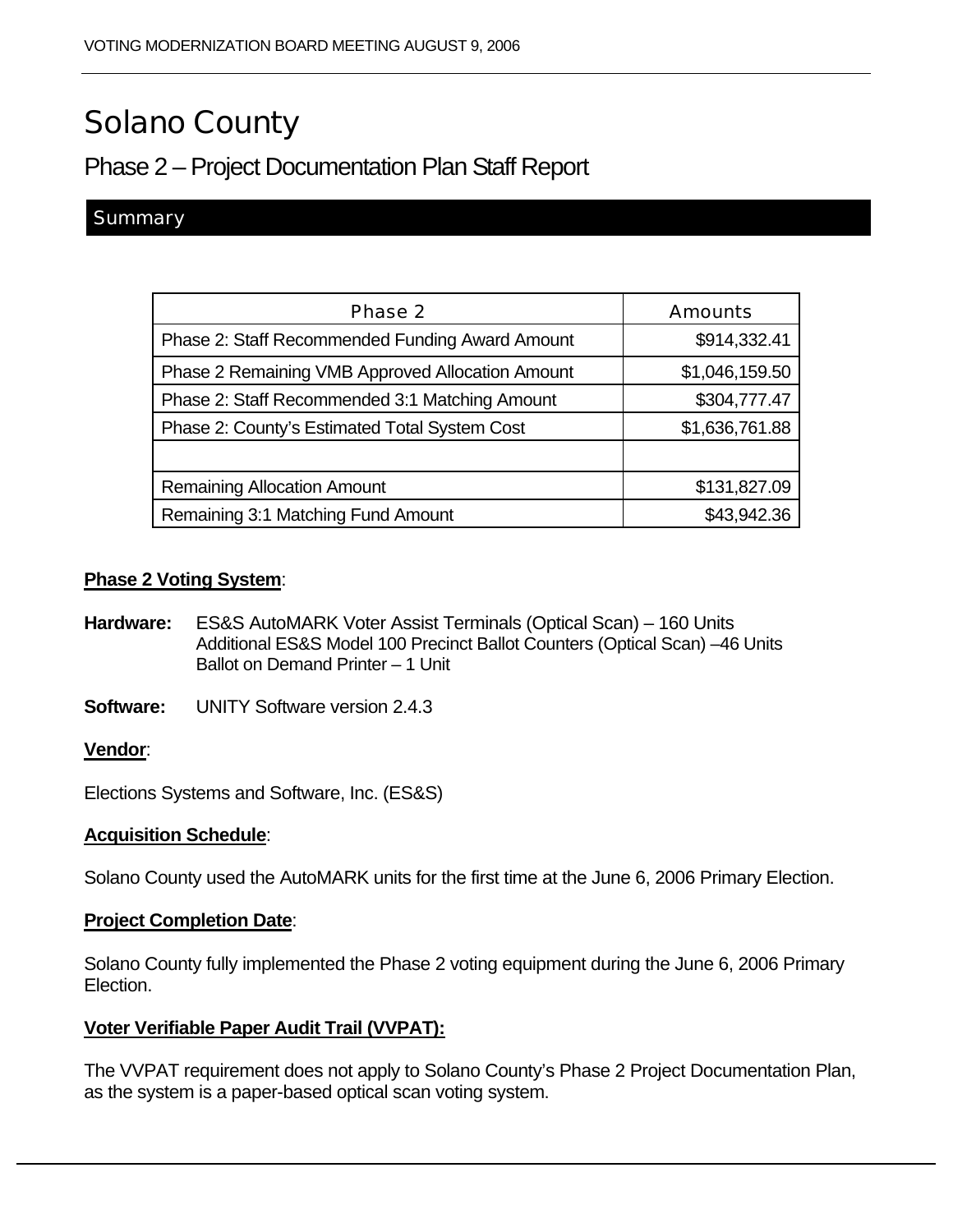Solano County Phase 2 – Project Documentation Plan Staff Report

## **Staff Report**:

Solano County's Phase 2 Project Documentation Plan meets the requirements for completeness. The ES&S AutoMARK Voter Assist Terminals and the ES&S Model 100 optical scan voting units are certified for use in California.

At the September 23, 2005, meeting of the Voting Modernization Board, the Board approved Solano County's Phase 1 Project Documentation Plan and awarded funding for the reimbursement of the county's purchase of 225 ES&S Model 100 precinct-based optical scan units and 2 Model 650 high speed central count optical scan ballot tabulators.

Solano County's Phase 2 plan includes the purchase of not only 160 AutoMARK Voter Assist Terminal optical scan units, but also an additional 46 Model 100s (to be added to the original 225 units purchases during the Phase 1), 250 ADA-compliant voting booths, one additional Ballot on Demand printer, and 225 upgraded ballot boxes.

Solano County is also requesting reimbursement of \$415,000 that was expended by the county to lease voting equipment and software, and for services provided by Diebold for purposes of the March 2004 Presidential Primary Election. Elections Code section 19234(d) requires Voting Modernization Act funding to be used only for the purchase of voting systems. Thus, reimbursement for leasing costs and services relating to a voting system are not allowable expenses under the Voting Modernization Act. Therefore, staff does not recommend reimbursement of those expenses.

Solano County believes that the deployment of Phase 2 AutoMARK Voter Assist Terminal optical scan units will bring the county into compliance with the HAVA and state accessibility requirements. One AutoMARK Voter Assist Terminal unit is placed in every polling place in Solano County to assist voters with a variety of disabilities to vote privately and independently. The AutoMARK offers touch screen capabilities, but is not a vote-recording device.

Solano County will only receive VMB payments once it has submitted detailed invoices for the Phase 2 certified voting equipment. Please note that the staff-proposed funding award is based upon allowable reimbursement under Proposition 41 for voting equipment hardware and software only. The "Election Support Service" listed in the Solano County contract with ES&S, the maintenance and warranty cost associated with the Ballot on Demand Printer, and the Diebold settlement costs would not be covered as a reimbursable claim under Proposition 41.

#### **Staff Recommendation**:

It is our recommendation that Solano County's Phase 2 Project Documentation Plan be approved and a Funding Award letter be issued in the amount of \$914,332.41.